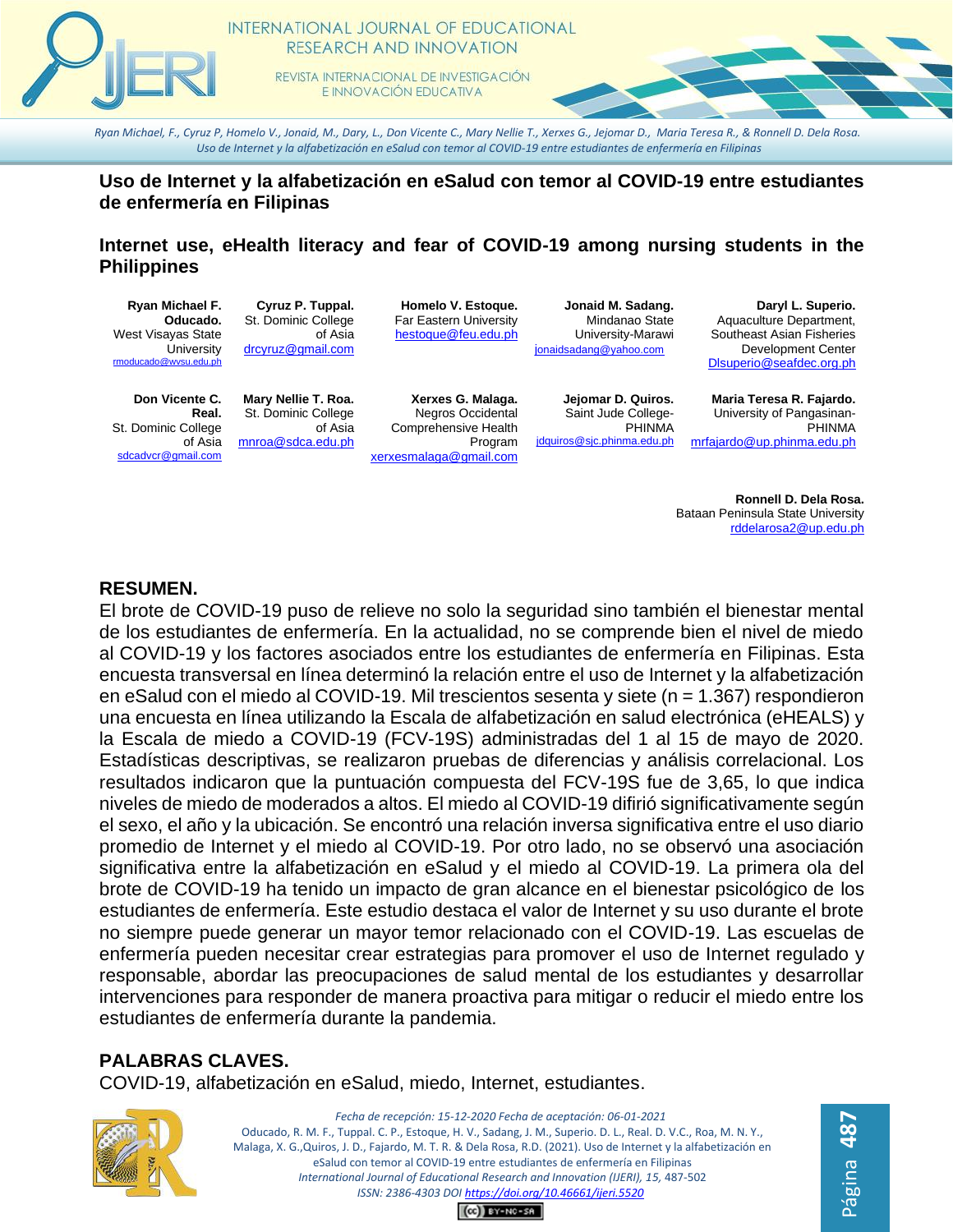

*Ryan Michael, F., Cyruz P, Homelo V., Jonaid, M., Dary, L., Don Vicente C., Mary Nellie T., Xerxes G., Jejomar D., Maria Teresa R., & Ronnell D. Dela Rosa. Uso de Internet y la alfabetización en eSalud con temor al COVID-19 entre estudiantes de enfermería en Filipinas*

# **ABSTRACT.**

The COVID-19 outbreak brought into focus not only the safety but also the mental well-being of nursing students. At present, the level of fear of COVID-19 and associated factors among nursing students in the Philippines are not well understood. This cross-sectional online survey determined the relationship between Internet use and eHealth literacy with fear of COVID-19. One thousand three hundred and sixty-seven (n=1,367) answered an online survey using the adopted eHealth Literacy Scale (eHEALS), and Fear of COVID-19 Scale (FCV-19S) administered from May 1 to 15, 2020. Descriptive statistics, tests for differences, and correlational analysis were performed. Results indicated that the composite score of the FCV-19S was 3.65, indicating moderate to high levels of fear. Fear of COVID-19 significantly differed based on sex, year level, and location. A significant inverse relationship was found between the average daily use of the Internet and fear of COVID-19. On the other hand, no significant association was noted between eHealth literacy and fear of COVID-19. The first wave of the COVID-19 outbreak has resulted in a far-reaching impact on nursing students' psychological well-being. This study highlights the value of the Internet and its use during the outbreak may not always lead to higher fear related to COVID-19. Nursing schools may need to create strategies to promote regulated and responsible Internet use, address students' mental health concerns, and develop interventions to respond proactively to mitigate or reduce fear among nursing students during the pandemic.

## **KEY WORDS.**

COVID-19, eHealth literacy, fear, Internet, students.

## **1. Introduction.**

The coronavirus disease 2019 (COVID-19) pandemic has contributed to unprecedented challenges in all social sectors, including education (Nguyen et al., 2020; Oducado et al., 2021a; Rabacal et al., 2020). As of December 13, 2020, the global statistics reported that 70,461,926 were infected, and 1,599,704 died of COVID-19 (World Health Organization [WHO], 2020a). Among these, the Philippines reported 449,400 confirmed cases (Philippine Department of Health, 2020).

The rapid development of COVID-19 provokes a need to consider the disease's epidemiological facets and the impact of the pandemic on mental health and psychological well-being. Due to the novelty of the virus and several challenges of the pandemic (Yang et al., 2020), one of the immediate consequences among individuals worldwide is fear related to contracting the virus (Ahorsu et al., 2020; Nguyen et al., 2020; Satici et al., 2020) or coronaphobia (Arora et al., 2020). Unfortunately, a very high level of fear is disabling and maladaptive contributing to mass anxiety, depression, and psychological distress (Hossain et al., 2020; Mertens et al., 2020; Rahman et al., 2020; Saravanan et al., 2020; Satici et al., 2020). In extreme instances, fear may result in undesirable severe outcomes, such as suicide (Mamun & Griffiths, 2020). On the other hand, fear can also be an adaptive reaction in response to the presence of danger (Mertens et al., 2020). Functional fear can trigger virusmitigating behaviors including the practice of hand hygiene and social distancing (Harper et

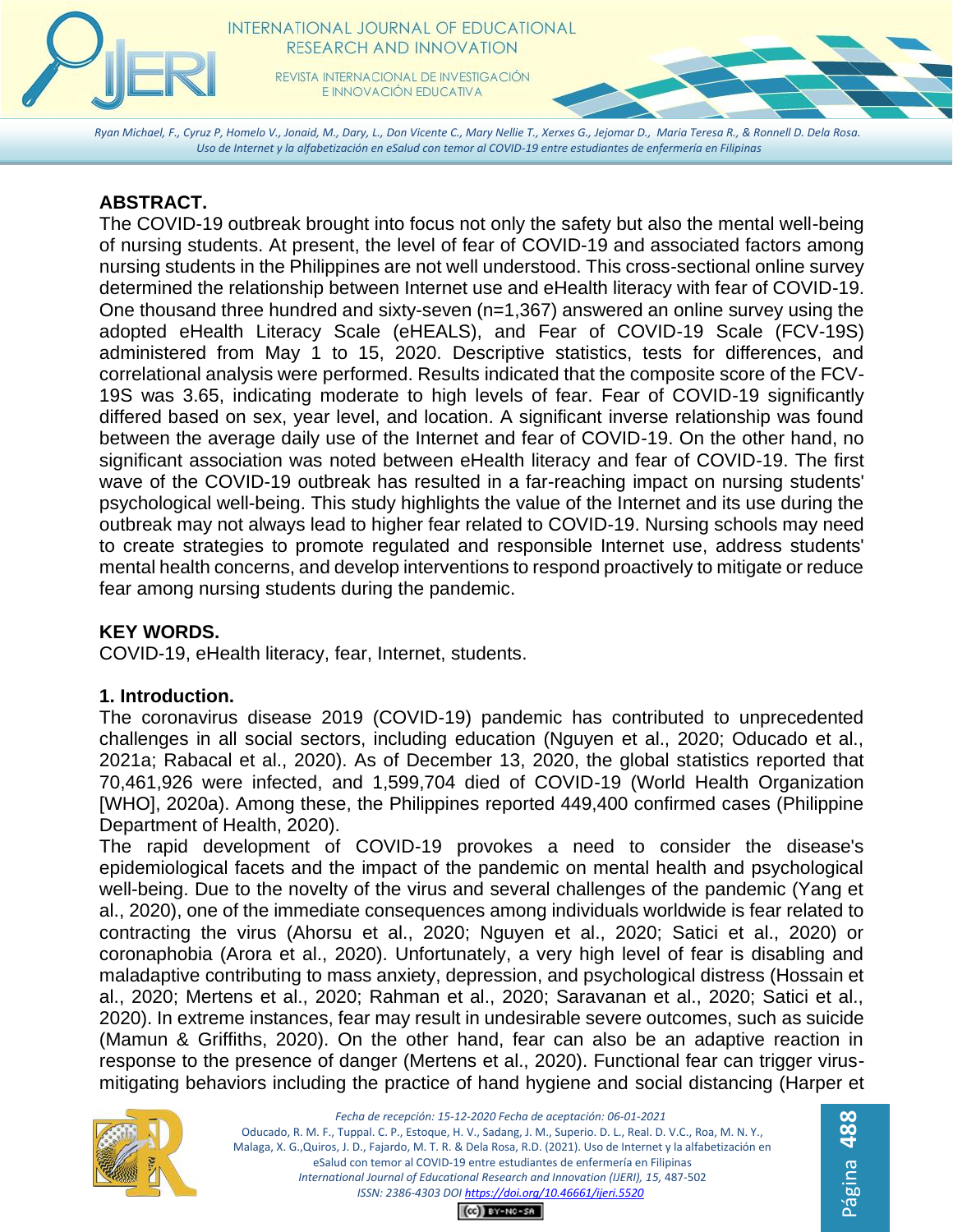

*Ryan Michael, F., Cyruz P, Homelo V., Jonaid, M., Dary, L., Don Vicente C., Mary Nellie T., Xerxes G., Jejomar D., Maria Teresa R., & Ronnell D. Dela Rosa. Uso de Internet y la alfabetización en eSalud con temor al COVID-19 entre estudiantes de enfermería en Filipinas*

al., 2020). Some governments even resorted to fear appeals to motivate people to take preventive measures (Biana & Joaquin, 2020).

Meanwhile, students were not spared from the pandemic's adverse effects (Aristovnik et al., 2020; Oducado et al., 2021b). The COVID-19 crisis has brought into a renewed focus students' mental health in higher education (Son et al., 2020). Nursing students were no exemption. The sudden migration of courses to the online platform (Moralista & Oducado, 2020) and the interruption of clinical placement have been unexpected for nursing students (Aslan & Pekince, 2020). Even before the pandemic, there has already been a demonstrated concern regarding nursing students' mental health. Nursing students are at higher risk of stress and depression given the course's substantial academic workload and clinical demands (Mussi et al., 2020; Njim et al., 2020).

Since the beginning of 2020, a great deal of information about COVID-19 has been published on the Internet. The COVID-19 outbreak has given rise to an epidemic of information or infodemic. Infodemic refers to the tidal wave of information, whether accurate or not, that spreads alongside an epidemic (WHO, 2020b). During the COVID-19 outbreak, misinformation and disinformation surrounding the pandemic are unprecedented (WHO, 2020b). This has given fake news or false information a fertile opportunity to spread, feeding off the unawareness, helplessness, and restlessness of people (Moscadelli et al., 2020).

What is more disturbing is that many Internet users may not be getting or interpreting the information correctly and may alarmingly be amplifying the spread of incorrect information (Brørs et al., 2020; Harnett, 2020). In effect, exposure to Internet channels can positively expose one to fear (Oh et al., 2020) and cause panic surrounding COVID-19. A study revealed that social media and problematic smartphone-application use predicted psychological distress during the COVID-19 pandemic (Chen et al., 2020). This raises questions about the use of the Internet and social media during the pandemic. The Internet turns to be a doubleedged sword for the people facing this virus (Xu et al., 2020). While the Internet and social media have become essential channels to disseminate facts about the outbreak (Király et al., 2020; Yang et al., 2020) and even help predict preventive behaviors for COVID-19 transmission (Li & Liu, 2020), it also carries a risk of rapidly spreading false information that may result to heightened fear. Undoubtedly, the COVID-19 infodemic has generated a complex online environment for people to effectively acquire valuable and reliable health information (Chong et al., 2020). To add, the considerable volume of information on the Internet has placed high demands on individual's ability to search, obtain, understand, and screen information to address or solve a health problem (Yang et al., 2020). Therefore, it is essential to study the possible association of Internet use and eHealth literacy on the development of fear of COVID-19 among nursing students.



*Fecha de recepción: 15-12-2020 Fecha de aceptación: 06-01-2021* Oducado, R. M. F., Tuppal. C. P., Estoque, H. V., Sadang, J. M., Superio. D. L., Real. D. V.C., Roa, M. N. Y., Malaga, X. G.,Quiros, J. D., Fajardo, M. T. R. & Dela Rosa, R.D. (2021). Uso de Internet y la alfabetización en eSalud con temor al COVID-19 entre estudiantes de enfermería en Filipinas *International Journal of Educational Research and Innovation (IJERI), 15,* 487-502 *ISSN: 2386-4303 DO[I https://doi.org/10.46661/ijeri.5520](https://doi.org/10.46661/ijeri.5520)*

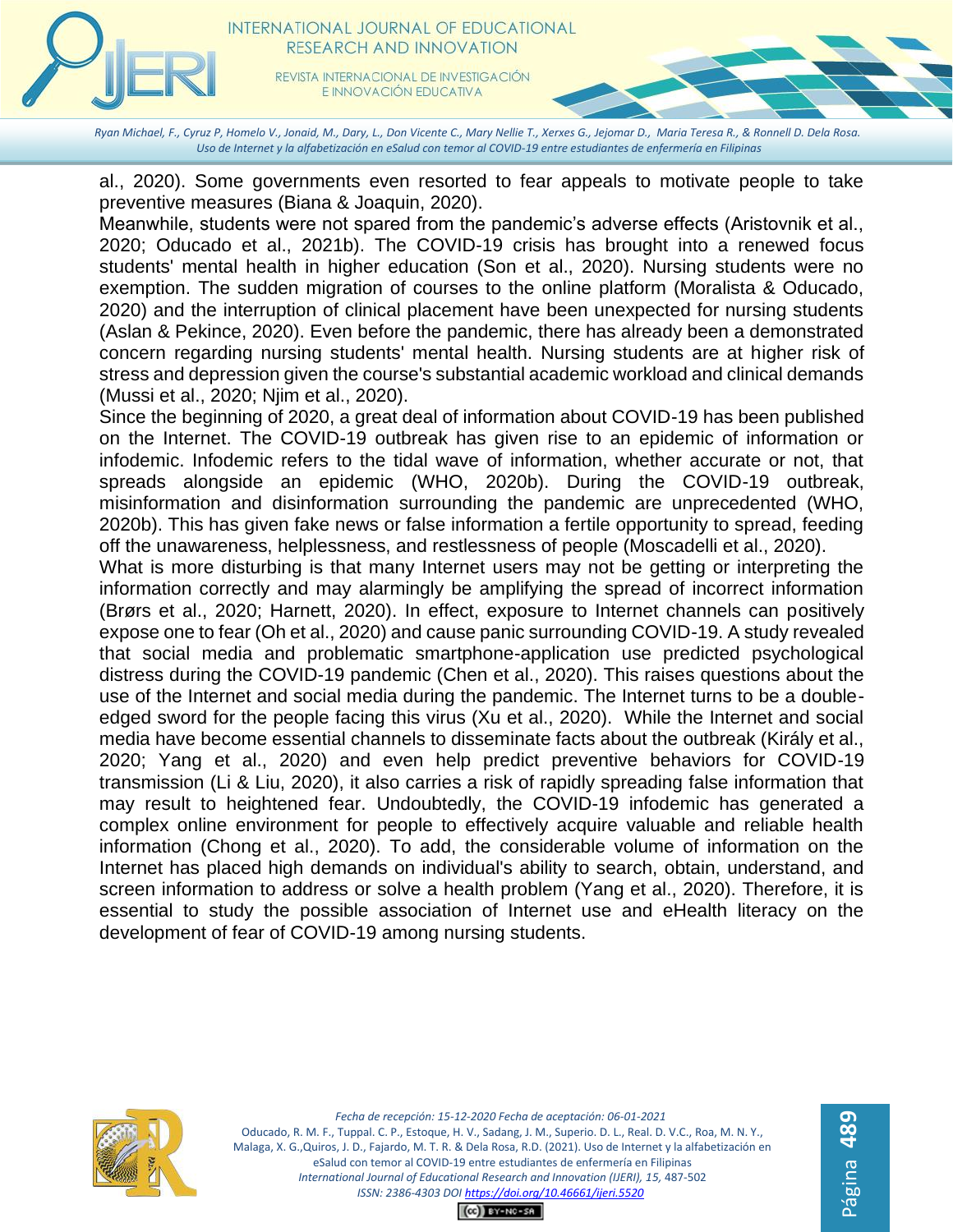

*Ryan Michael, F., Cyruz P, Homelo V., Jonaid, M., Dary, L., Don Vicente C., Mary Nellie T., Xerxes G., Jejomar D., Maria Teresa R., & Ronnell D. Dela Rosa. Uso de Internet y la alfabetización en eSalud con temor al COVID-19 entre estudiantes de enfermería en Filipinas*

Although there is a rapidly growing research regarding emotional responses and the psychological impact of COVID-19, much of the current published studies were conducted internationally, particularly in China (e.g., Cao et al., 2020; Huang et al., 2020; Yang et al., 2020). Additionally, most of the studies regarding fear of COVID-19 focused on the psychometric evaluation of the scale to assess fear of COVID-19 in different populations (e.g., Caycho-Rodríguez et al., 2020; Pang et al., 2020; Perz et al., 2020; Reznik et al., 2020; Soraci al., 2020). Some local studies (e.g., Tee et al., 2020; Oducado et al., 2021b, Rabacal et al., 2020) on the psychological impact of the pandemic are also available. However, to date, the level of fear of COVID-19 and associated factors among Filipino nursing students are not well understood. Understanding fear among students is a focal point for action to generate baseline information and serve as an input in developing strategies to help address the pandemic's psychological impact. This web-based study examined the association of Internet use and eHealth literacy with fear of COVID-19 among nursing students in the Philippines.

#### **2. Materials and Methods.**

### *2.1. Research design and participants.*

This study adopted a cross-sectional research design using web-based survey questionnaires. The Raosoft software was used to calculate the sample size. Based on a 20,000 random sample, 50% response distribution, 95% confidence level, and 5% margin of error, the required sample size was 377. In this study, one thousand three hundred and sixtyseven (n=1,367) nursing students responded to the online survey. A large convenience sample of students was chosen from the electronic survey administered for two weeks to compensate for the low anticipated response rate. The sample was more than adequate to detect any effects that occurred between the variables.

#### *2.2. Instruments.*

Adopted scales of the public domain were utilized to measure the fear of COVID-19 and e-Health literacy. The Fear of COVID-19 Scale (FCV-19S) was the primary measure used in this study. The FCV-19S is a seven-item uni-dimensional scale by Ahorsu et al. (2020). The tool has acceptable reliability values (internal consistency  $α = 0.82$ ) and test-retest reliability  $(ICC = 0.72)$ . Despite being a relatively new scale, the tool was validated in some Asian countries like in a sample in Malaysia (α = 0.89) (Pang et al., 2020), among medical students in Vietnam ( $\alpha$  = 0.90) (Nguyen et al., 2020) and graduate students in the Philippines ( $\alpha$  = 0.91) (Oducado et al., 2021b). The computed Cronbach's alpha for this study was 0.89. The participants indicated their level of agreement with the statements using a five-item Likert-type scale. Answers included 1 - "strongly disagree" to 5 - "strongly agree." The higher the score, the greater the fear of COVID-19. The eHealth Literacy Scale (eHEALS) developed by Norman and Skinner (2006a) is an 8-item tool to assess combined knowledge, confidence, and skills in locating, appraising, and using electronic health information to health problems.



Página **490**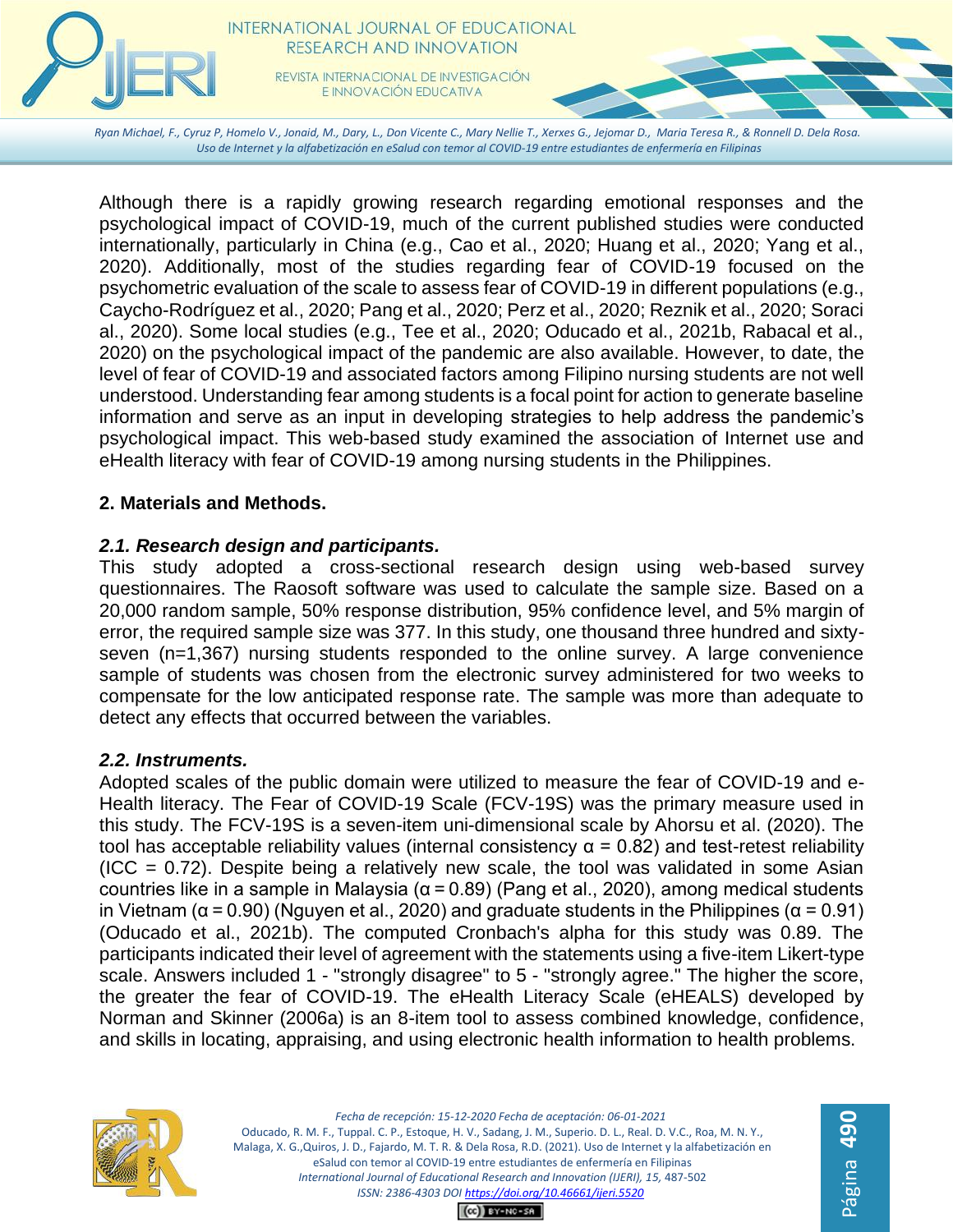

*Ryan Michael, F., Cyruz P, Homelo V., Jonaid, M., Dary, L., Don Vicente C., Mary Nellie T., Xerxes G., Jejomar D., Maria Teresa R., & Ronnell D. Dela Rosa. Uso de Internet y la alfabetización en eSalud con temor al COVID-19 entre estudiantes de enfermería en Filipinas*

The eHEALS has an acceptable internal consistency of  $\alpha$  = 0.88 and a modest test-retest reliability ( $r = 0.68$  to 0.40). A study among Filipino nursing students reported a Cronbach's  $\alpha$ = 0.93 (Oducado & Moralista, 2020). For this study, the Cronbach's alpha of the eHEALs was 0.89. The participants responded in a five-item Likert-type scale. Answers included 1 - "strongly disagree" to 5 - "strongly agree." A higher score indicates a better level of eHealth literacy. Students were also asked about their age (years), sex, type of school, year level, current location, devices used to access the Internet, and average daily use of the Internet (hours).

### *2.3. Data collection procedure and ethical considerations.*

This study's data were collected using Google forms during the community quarantine period in the country from May 1 to 15, 2020. Collecting the data online was the only feasible way of gathering data at the time of the survey. The link to the survey was sent through emails, Facebook group pages, and Messenger of nursing faculty members and deans of the different nursing colleges in the Philippines. Nursing faculty members forwarded the online survey link to their respective students. Students were also encouraged to pass on the link to other nursing students. The study's purpose was provided at the preliminary part of the survey, and the students were informed that completing the online survey will be taken as proof of consent to willingly participate in the study. Any identifiable data of the participants were coded to maintain anonymity and confidentiality. Data were stored in password-protected computers for access and retrieval. It took less than 10 minutes to complete the survey. There were no missing data in our study since all questions were made mandatory before completing the survey.

### *2.4. Statistical análisis.*

The IBM SPSS Statistics version 23 was used for the data analysis. Descriptive statistics for continuous variables were expressed as mean (M), standard deviation (SD), while categorical variables were expressed as frequency (f) and percentage (%). Tests of normality indicated that data do not significantly deviate from the normal distribution. The t-test for the independent group and ANOVA with Scheffe post hoc test were used to test for differences. Pearson's product-moment correlation coefficient was utilized to test for the relationship between variables. The statistical significance level  $(\alpha)$  was taken as 5%.



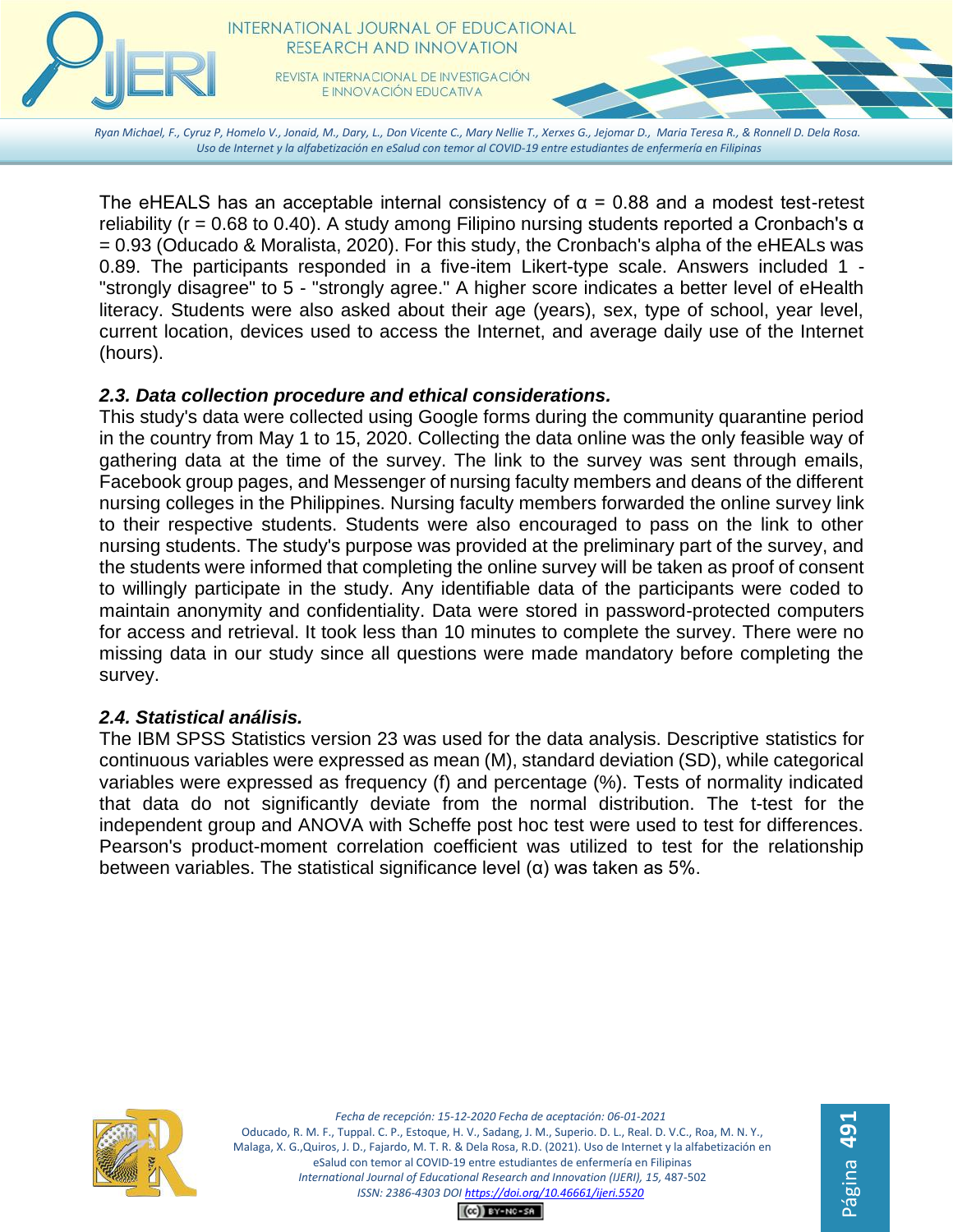

*Ryan Michael, F., Cyruz P, Homelo V., Jonaid, M., Dary, L., Don Vicente C., Mary Nellie T., Xerxes G., Jejomar D., Maria Teresa R., & Ronnell D. Dela Rosa. Uso de Internet y la alfabetización en eSalud con temor al COVID-19 entre estudiantes de enfermería en Filipinas*

### **3. Results.**

Table 1 shows that the mean age was 20.37 years (SD=2.85). The majority were females (80.5%) and from private nursing schools (81%). Mostly were first-year (46.8%) and secondyear (44.2%) students and were from Luzon (40.15) area. The average daily use of the Internet was 6.63 hours, and smartphone or mobile phone (93.2%) was the device commonly used by students to access the Internet. The composite score of the eHealth literacy and fear of COVID-19 scales were 3.88 and 3.65, respectively.

| Table 1. Demographics, Internet use, eHealth literacy and fear of COVID-19 scores |  |
|-----------------------------------------------------------------------------------|--|
|-----------------------------------------------------------------------------------|--|

| <b>Variables</b>                          | M     | <b>SD</b> | n    | %    |
|-------------------------------------------|-------|-----------|------|------|
| Sex                                       |       |           |      |      |
| Male                                      |       |           | 267  | 19.5 |
| Female                                    |       |           | 1100 | 80.5 |
| Type of School                            |       |           |      |      |
| Public                                    |       |           | 260  | 19.0 |
| Private                                   |       |           | 1107 | 81.0 |
| <b>Academic Year Level</b>                |       |           |      |      |
| Third and Fourth                          |       |           | 123  | 9.0  |
| Second                                    |       |           | 604  | 44.2 |
| First                                     |       |           | 640  | 46.8 |
| Location                                  |       |           |      |      |
| Luzon                                     |       |           | 548  | 40.1 |
| Visayas                                   |       |           | 423  | 30.9 |
| Mindanao                                  |       |           | 396  | 29.0 |
| Device Used to Access the Internet        |       |           |      |      |
| Smart or mobile phone                     |       |           | 1274 | 93.2 |
| Tablet/Ipad                               |       |           | 22   | 1.6  |
| Laptop                                    |       |           | 56   | 4.1  |
| Desktop/PC                                |       |           | 15   | 1.6  |
| Age (years)                               | 20.37 | 2.85      |      |      |
| Daily Average Use of the Internet (hours) | 6.63  | 4.15      |      |      |
| eHealth Literacy                          | 3.88  | 0.61      |      |      |
| Fear of COVID-19                          | 3.65  | 0.94      |      |      |

Table 2 shows that there were significant differences in the fear of COVID-19 based on sex  $(t=4.674, p=0.000)$ , year level (F=-0.946, p=.0.017), and location (F=4.541, p=0.011). On the other hand, no significant difference was noted based on the type of school (t=-0.946; p=0.344). Meanwhile, a significant inverse correlation (r=-0.100, p=0.000) was found between average daily use of the Internet and fear of COVID-19, while no significant correlation (r=0.035, p=0.201) was noted between eHealth literacy and fear of COVID-19.



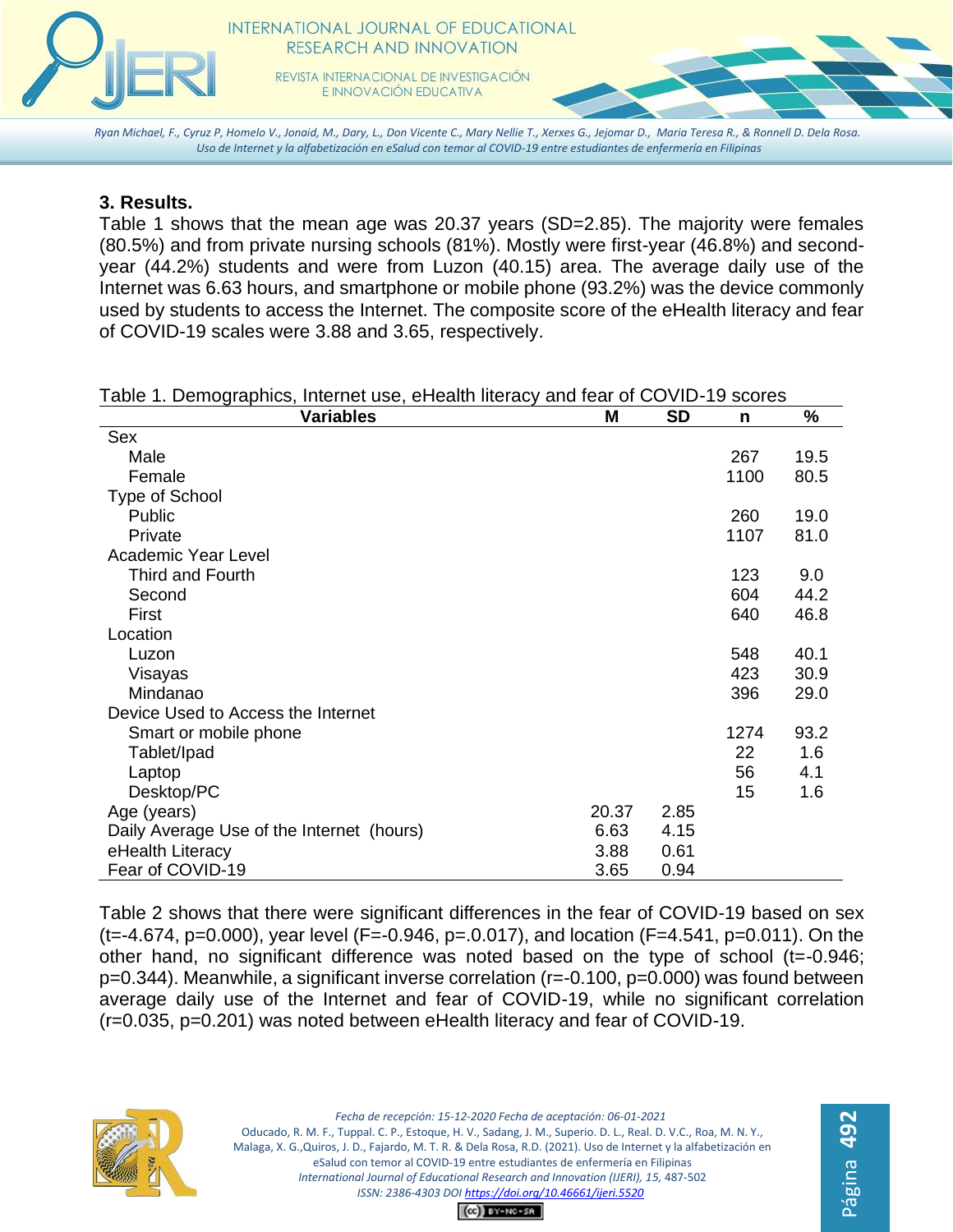

*Ryan Michael, F., Cyruz P, Homelo V., Jonaid, M., Dary, L., Don Vicente C., Mary Nellie T., Xerxes G., Jejomar D., Maria Teresa R., & Ronnell D. Dela Rosa. Uso de Internet y la alfabetización en eSalud con temor al COVID-19 entre estudiantes de enfermería en Filipinas*

| <b>Variables</b>                               | M    | <b>SD</b> | <b>Test Statistics</b> | p-value |
|------------------------------------------------|------|-----------|------------------------|---------|
| Sex <sup>†</sup>                               |      |           | $-4.674*$              | 0.000   |
| Male                                           | 3.01 | 1.02      |                        |         |
| Female                                         | 3.41 | 0.91      |                        |         |
| Type of School <sup>+</sup>                    |      |           | $-0.946$               | 0.344   |
| <b>Public</b>                                  | 3.30 | 0.93      |                        |         |
| Private                                        | 3.36 | 0.95      |                        |         |
| Academic Year Level <sup>‡</sup>               |      |           | 4.060*                 | 0.017   |
| Third and Fourth                               | 3.31 | 1.00      |                        |         |
| Second                                         | 3.27 | 0.94      |                        |         |
| First                                          | 3.42 | 0.93      |                        |         |
| Location <sup>#</sup>                          |      |           | 4.541*                 | 0.011   |
| Luzon                                          | 3.41 | 0.93      |                        |         |
| Visayas                                        | 3.23 | 0.97      |                        |         |
| Mindanao                                       | 3.39 | 0.93      |                        |         |
| Daily Average Use of the Internet <sup>§</sup> |      |           | $-0.100*$              | 0.000   |
| eHealth Literacy <sup>§</sup>                  |      |           | 0.035                  | 0.201   |

<sup>†</sup>t-test for independent group, <sup>‡</sup>ANOVA with Scheffe post hoc test, § Pearson's r, \*p < 0.05

## **4. Discussion.**

The present study investigated the factors associated with fear of COVID-19 among nursing students in public and private colleges and universities in the Philippines. Our study demonstrated that the nursing students' level of fear of COVID-19 appears to be moderate to high levels, as indicated by the above midpoint mean score in the FCV-19S. Similarly, a study disclosed moderate to high fear levels during the rapid rise of COVID-19 in Bangladesh (Hossain et al., 2020). Likewise, some university students in Kazakhstan (Konstantinov et al., 2020) also posted high fear levels and an online survey reported increased fear and worries because of the COVID-19 outbreak (Mertens et al., 2020). A high level of anxiety related to COVID-19 was also noted among University and college students in Ecuador (Rodríguez-Hidalgo et al., 2020) and the United States of America (Son et al., 2020). Among nursing students samples, studies in Turkey (Aslan & Pekince 2020) and Israel (Savitsky et al., 2020) showed that most students were worried and anxious. On the contrary, a low level of fear was reported by the majority of samples of studies conducted in Saudi Arabia (Elsharkawy & Abdelaziz, 2020), Australia (Rahman et al., 2020), and India (Doshi et al., 2020). The reported variation in the levels of fear may be attributed to the different times the survey was administered. The findings of the present study and other studies conducted abroad show that fear and other related mental health concerns exist among nursing students and university students in the context of the COVID-19 pandemic. Nursing students may require more guidance (Oducado et al., 2017) during trying times and nursing schools may need to constantly monitor nursing students' mental health during the pandemic.

This current study also revealed that female students reported significantly higher fear than male students. Our result is relatively consistent with other studies conducted among the Indian population (Doshi et al., 2020), samples in Eastern Europe (Reznik et al., 2020) and



*Fecha de recepción: 15-12-2020 Fecha de aceptación: 06-01-2021* Oducado, R. M. F., Tuppal. C. P., Estoque, H. V., Sadang, J. M., Superio. D. L., Real. D. V.C., Roa, M. N. Y., Malaga, X. G.,Quiros, J. D., Fajardo, M. T. R. & Dela Rosa, R.D. (2021). Uso de Internet y la alfabetización en eSalud con temor al COVID-19 entre estudiantes de enfermería en Filipinas *International Journal of Educational Research and Innovation (IJERI), 15,* 487-502 *ISSN: 2386-4303 DO[I https://doi.org/10.46661/ijeri.5520](https://doi.org/10.46661/ijeri.5520)*

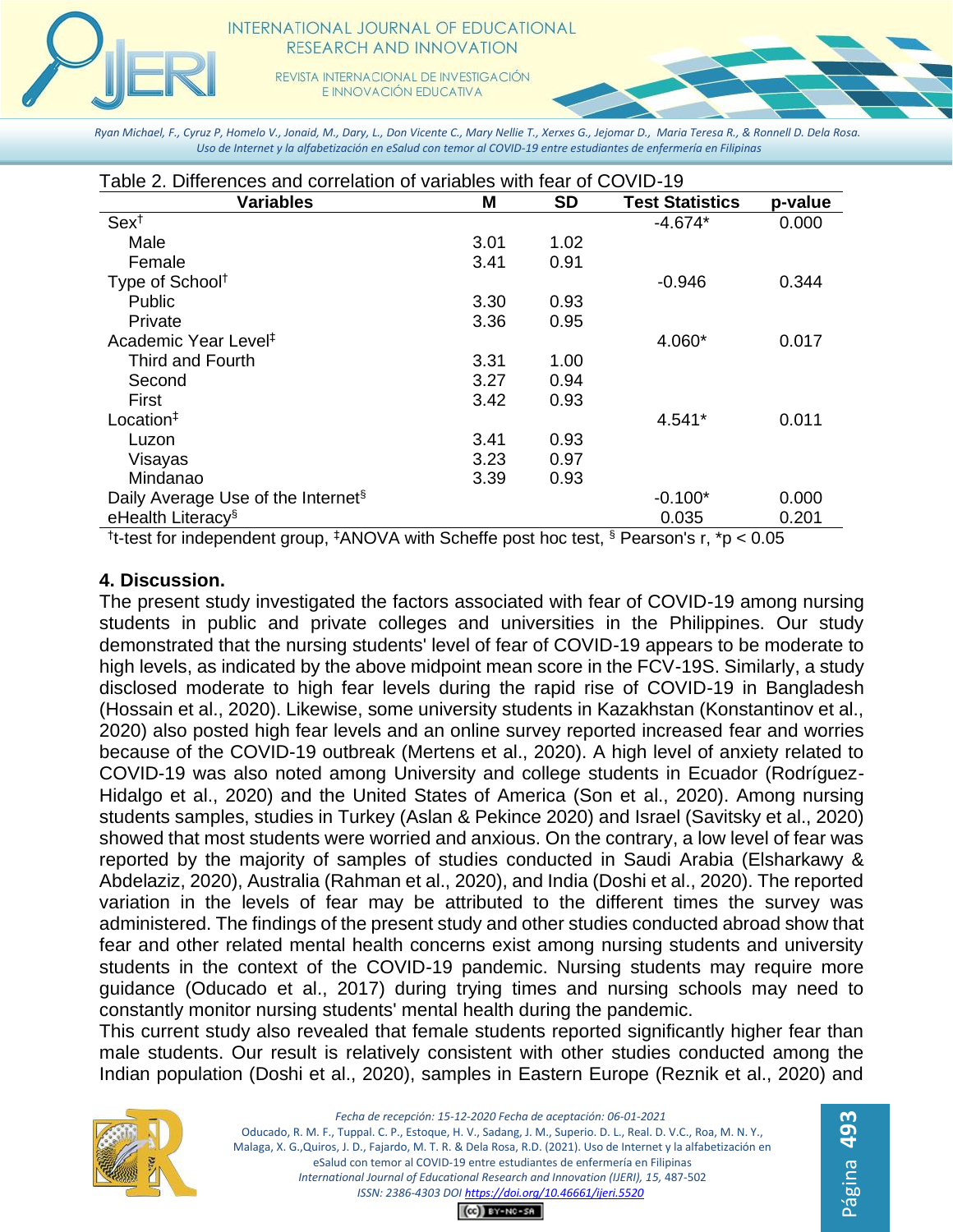

# INTERNATIONAL JOURNAL OF EDUCATIONAL RESEARCH AND INNOVATION

REVISTA INTERNACIONAL DE INVESTIGACIÓN E INNOVACIÓN EDUCATIVA

*Ryan Michael, F., Cyruz P, Homelo V., Jonaid, M., Dary, L., Don Vicente C., Mary Nellie T., Xerxes G., Jejomar D., Maria Teresa R., & Ronnell D. Dela Rosa. Uso de Internet y la alfabetización en eSalud con temor al COVID-19 entre estudiantes de enfermería en Filipinas*

Bangladesh (Hossain et al., 2020), medical students in Vietnam (Nguyen et al., 2020), university students in Saudi Arabia (Elsharkawy & Abdelaziz, 2020), Ecuador (Rodríguez-Hidalgo et al., 2020), and Kazakhstan (Konstantinov et al., 2020), and nurses and nursing students in China (Huang et al., 2020). A global survey in higher education also noted that females tend to be more affected by the pandemic in terms of their personal and emotional lives (Aristovnik et al., 2020). Scholars explained that females usually give more importance to their self-perception and inner experiences, are more emotional, as well as suffer more burden and stressful life events (Aslan & Pekince 2020; Elsharkawy & Abdelaziz, 2020; Huang et al., 2020; Nguyen et al., 2020; Oducado et al., 2021a). Nonetheless, this study's findings suggest that female nursing students may require more support to allay their fear of COVID-19.

Moreover, this study found that first-year nursing students had higher fear compared to other year levels. Similarly, the youngest and lower academic year students in Saudi Arabia also had higher fear levels (Elsharkawy & Abdelaziz, 2020). A study among medical students in Vietnam also revealed that older students in the later academic year had lower fear scores (Nguyen et al., 2020) and university students in the United Arab Emirates had lesser psychological distress (Saravanan et al., 2020). It is thought that younger college students may not have adjusted well yet to the demands of college life. It may also be that older students may be more experienced and knowledgeable about COVID-19 and its preventive measures (Nguyen et al., 2020; Elsharkawy & Abdelaziz, 2020).

Further, study results indicated that those nursing students situated in Luzon, Philippines had higher fears than those located in Visayas and Mindanao. This is probably because the Philippines' COVID-19 outbreak started in Luzon, and that the country's National Capital Region has the most COVID-19 positive cases (Biana & Joaquin, 2020). Fear is directly related to transmission, infection, and death rates of the disease (Ahorsu et al., 2020). Correspondingly, a study noted that the closer to a COVID-19 zone with a high number of cases, the higher is the level of anxiety (Huang et al., 2020). Another study reporting variation of fear by country factors (Reznik et al., 2020) suggests that location contributes to fear.

Due to nationwide lockdowns and social distancing norms, the COVID-19 outbreak has steered an inevitable rise in the utilization of digital technologies (De et al., 2020). Interestingly, one notable finding of our research is the inverse correlation between average daily use of the Internet and the fear of COVID-19. This finding is relatively incongruent with those in the literature. Frequent social media use or exposure during the COVID-19 pandemic was implicated in spreading anxiety and higher levels of fear and mental health problems (Ahmad & Murad, 2020; Bendau et al., 2020; Gao et al., 2020; Lin et al., 2020a; Mertens et al., 2020; Saravanan et al., 2020). In our study, however, the more the students use the Internet, the lower is their fear. Unfortunately, we cannot precisely determine why frequent use of the Internet was associated with lower levels of COVID-19 fear. Although this result was not anticipated, one potential explanation for this is that among nursing students, the Internet may have been their source of information about the pandemic developments during the community quarantine and lockdown period. This could have resulted in greater awareness, a sense of control, and lesser fear about the novel disease. This finds support in a study wherein knowledge about COVID-19 was inversely correlated with fear (Hossain et al., 2020).

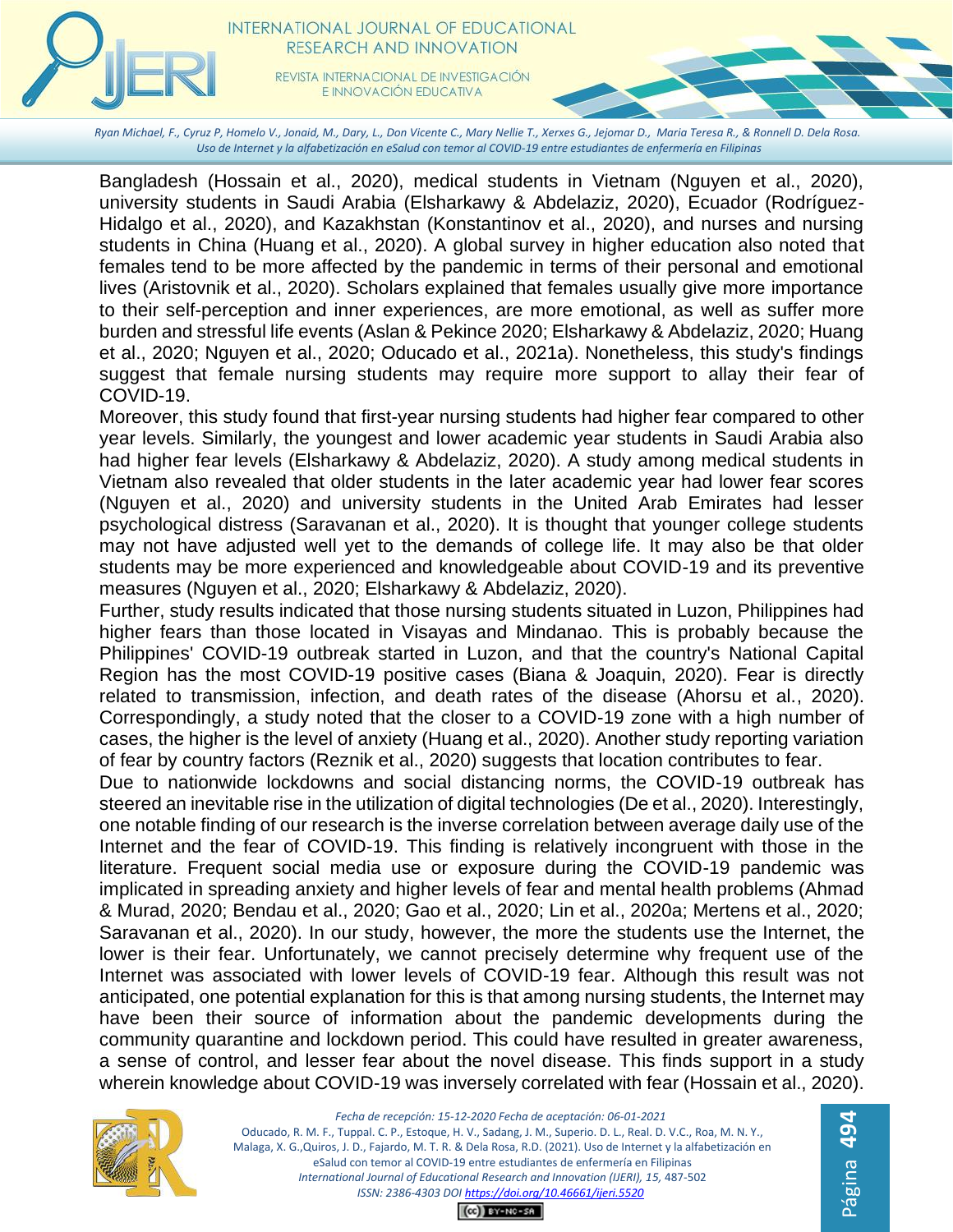

*Ryan Michael, F., Cyruz P, Homelo V., Jonaid, M., Dary, L., Don Vicente C., Mary Nellie T., Xerxes G., Jejomar D., Maria Teresa R., & Ronnell D. Dela Rosa. Uso de Internet y la alfabetización en eSalud con temor al COVID-19 entre estudiantes de enfermería en Filipinas*

Another study among nursing students in Turkey similarly reported that limited news about COVID‐19 was associated with increased stress (Aslan & Pekince 2020). For the first time in history, the COVID-19 is the first pandemic where technology and social media are used to a large extent to keep the public safe, aware, and connected (WHO, 2020c; González-Padilla & Tortolero-Blanco, 2020). Concomitantly, this suggests that facts can help minimize fears (WHO, 2020d). It was also observed that the current generation of nursing students pay close attention to the integrity of information posted on social media, indicating their cautious nature compared to the past generations (Oducado, 2019).

It may also be safe to assume that the Internet, in general, provided nursing students not only information about COVID-19 but also enabled them to go on with their lives, afforded them with means to continue their education, a form of distraction, entertainment, and a tool for communication to stay connected and maintain social proximity given the restrictions imposed by physical distancing (Bendau et al., 2020; Király et al., 2020). Perhaps, the social benefit of using these Internet technologies cancels out negative affect and other additional costs (Gabbiadini et al., 2020; Hampton et al., 2015). Some reports likewise indicated that nursing students positively respond to social media use (Ross & Myers 2017). Our present study's findings suggest that higher COVID-19 fear may not always be attributable to higher Internet usage but instead to the problematic Internet use and irresponsible use of social media. When used appropriately and prudently, Internet platforms offer the potential to promote individual and public health (Ventola, 2014). Despite this surprising result, nursing students should be continuously reminded not to add to the infodemic, use the Internet and social media responsibly, and be critical about social media contents that bear predominantly negative news or unfiltered information (González-Padilla & Tortolero-Blanco, 2020; Oducado et al., 2019). Moreover, students should be vigilant against fake news or incorrect information, search for information only from reliable or trusted sources, and minimize negative news about COVID-19 that causes anxiety (WHO 2020d).

Finally, no correlation between eHealth literacy and fear was illustrated in our study. Students' eHealth literacy is independent of COVID-19 fear. While some other recent studies have shown that higher health literacy was associated with lower COVID-19 fear (Nguyen et al., 2020) and eHealth literacy was negatively associated with psychological status during pandemic (Yang et al., 2020) and had a protective effect against insomnia, depression, and anxiety (Lin et al., 2020b), the same is not true among nursing student samples. Perhaps, regardless of students' eHealth literacy scores, students experienced almost similar high levels of fear related to COVID-19 during the first wave of infection and community quarantine wherein the uncertainty of the situation was high, and information about the disease was limited and fast-changing. Whether or not nursing students may perceive themselves as skillful or knowledgeable in obtaining and understanding health information online, they may still experience fear and worries about the infectious outbreak. It may also be possible that unfounded fear or fear without a scientific basis is the likely cause of higher COVID-19 fear. Furthermore, the eHEALS is a general estimate of perceived eHealth literacy skills and

comfort (Norman & Skinner, 2006a). The scale may not have been specific in assessing search, retrieval, and evaluation of online information related to COVID-19. This could have influenced the result of our study. Some researchers have also cautioned not to use eHEALS

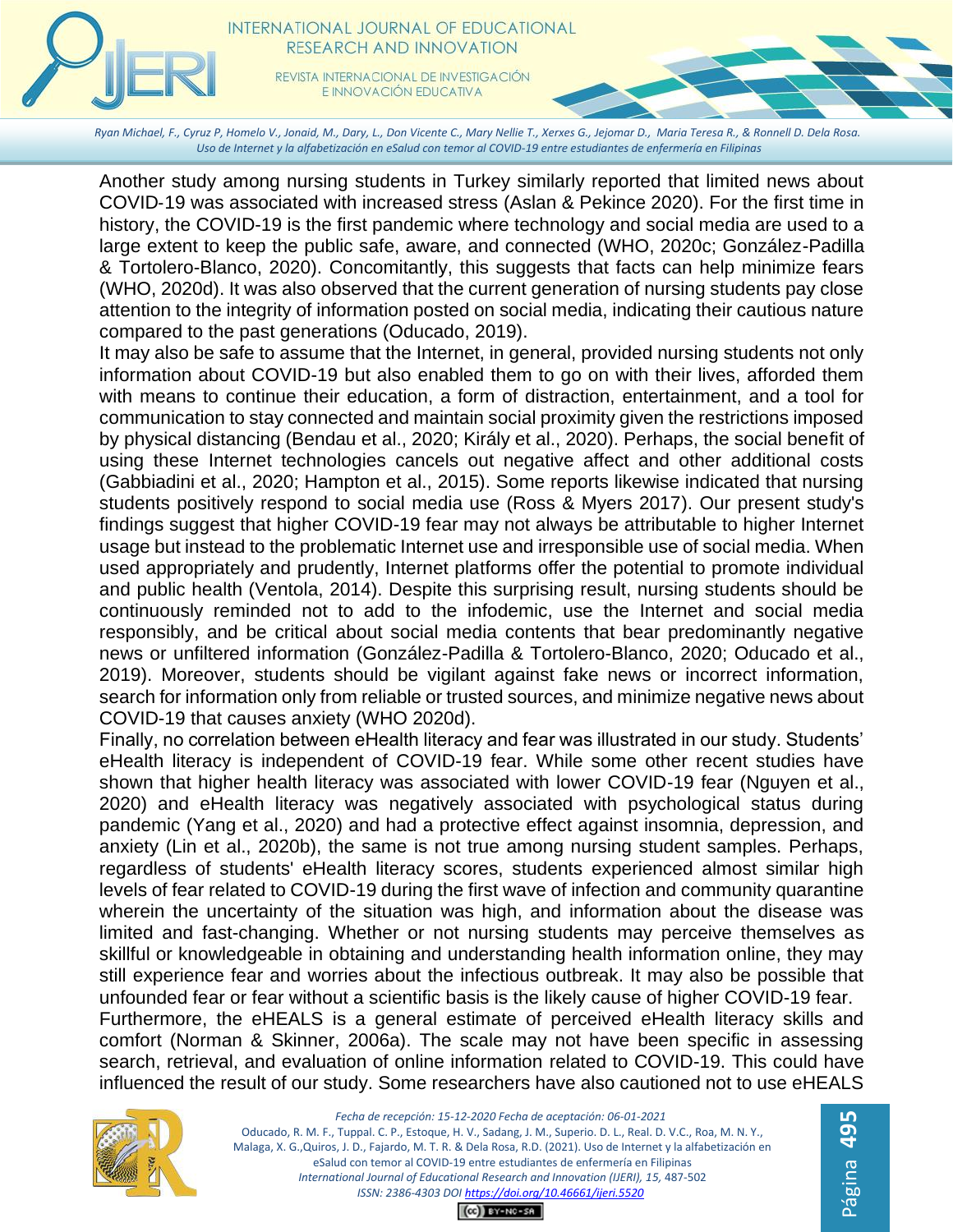

### INTERNATIONAL JOURNAL OF EDUCATIONAL RESEARCH AND INNOVATION

REVISTA INTERNACIONAL DE INVESTIGACIÓN E INNOVACIÓN EDUCATIVA

*Ryan Michael, F., Cyruz P, Homelo V., Jonaid, M., Dary, L., Don Vicente C., Mary Nellie T., Xerxes G., Jejomar D., Maria Teresa R., & Ronnell D. Dela Rosa. Uso de Internet y la alfabetización en eSalud con temor al COVID-19 entre estudiantes de enfermería en Filipinas*

as the sole index for eHealth literacy (Monkmana et al., 2017). Moreover, while eHealth literacy may arguably be associated with Internet use, eHealth literacy, on the other hand, is a combination of the different facets of literacy skills (Norman & Skinner, 2006b). Notably, a systematic review of the literature reported low to insufficient evidence on the relationship between health literacy and emotional states of anxiety and depression (Neter & Brainin, 2019). Notwithstanding the surge in the number of publications about COVID‐19, the information and research on COVID-19 are still developing. Some features of the disease and pandemic are not yet fully known and are still to be discovered. It is suggested that further research is required to validate this finding of the current study.

This study has its shortcomings. Caution is warranted when interpreting and generalizing the findings of this study in light of the limitations identified. Although this study involved a large sample of nursing students from several nursing schools located in the country's different islands, this study was conducted using an online survey within one country, and complete randomization cannot be guaranteed. The exclusion of other nursing students in some other schools and other countries may affect the results' generalizability. Nursing students with a limited Internet connection may also be underrepresented. The study design (cross-sectional) cannot infer a causal link and track changes between variables under investigation. Fear is a subjective conscious experience that involves fluctuations over time (Mertens et al., 2020). Also, the study lends itself to self-reported bias. There is a tendency for participants to rate themselves in a more socially desirable manner. Moreover, the FCV-19S cannot confirm a diagnosis of psychological problems experienced by students (Nguyen et al., 2020). There may also be other factors that may induce or intensify nursing students' fear of COVID-19. We do not intend to provide a complete assessment of all possible factors associated with fear. It is suggested that other scholars explore other factors associated with fear of COVID–19 or other infectious viruses either local or global in scope, especially the recent COVID-19 variant surge. Further research is required to overcome the limitations of the study. Nonetheless, our study has contributed to the rapidly emerging research regarding the psychological impact of the COVID-19 pandemic among nursing students.

## **5. Conclusion.**

The occurrence of COVID-19 had posed an unimaginable disaster and fear to human lives in a global scale. Among nursing students, the early stage of the outbreak has resulted in moderate to high levels of fear suggesting a far-reaching impact on their mental and psychological well-being. Factors associated with fear of COVID-19 such as sex, year level, and current location are also highlighted in this research. The mental health of female and younger students and those living in places with higher COVID-19 cases should be given particular attention. Furthermore, this study underscores some positive impact of Internet usage during the pandemic. Contrary to prior studies, our result indicates that higher use of the Internet during the outbreak may not always bring about higher fear related to COVID-19. After all, the Internet has been a source of information both in good times and in bad times. For as long as the students are aware of the drawbacks of problematic use of the Internet and social media, the Internet may be a valuable resource to keep students updated with the disease's progress, source of entertainment and distraction, and means of maintaining lines



*Fecha de recepción: 15-12-2020 Fecha de aceptación: 06-01-2021* Oducado, R. M. F., Tuppal. C. P., Estoque, H. V., Sadang, J. M., Superio. D. L., Real. D. V.C., Roa, M. N. Y., Malaga, X. G.,Quiros, J. D., Fajardo, M. T. R. & Dela Rosa, R.D. (2021). Uso de Internet y la alfabetización en eSalud con temor al COVID-19 entre estudiantes de enfermería en Filipinas *International Journal of Educational Research and Innovation (IJERI), 15,* 487-502 *ISSN: 2386-4303 DO[I https://doi.org/10.46661/ijeri.5520](https://doi.org/10.46661/ijeri.5520)*

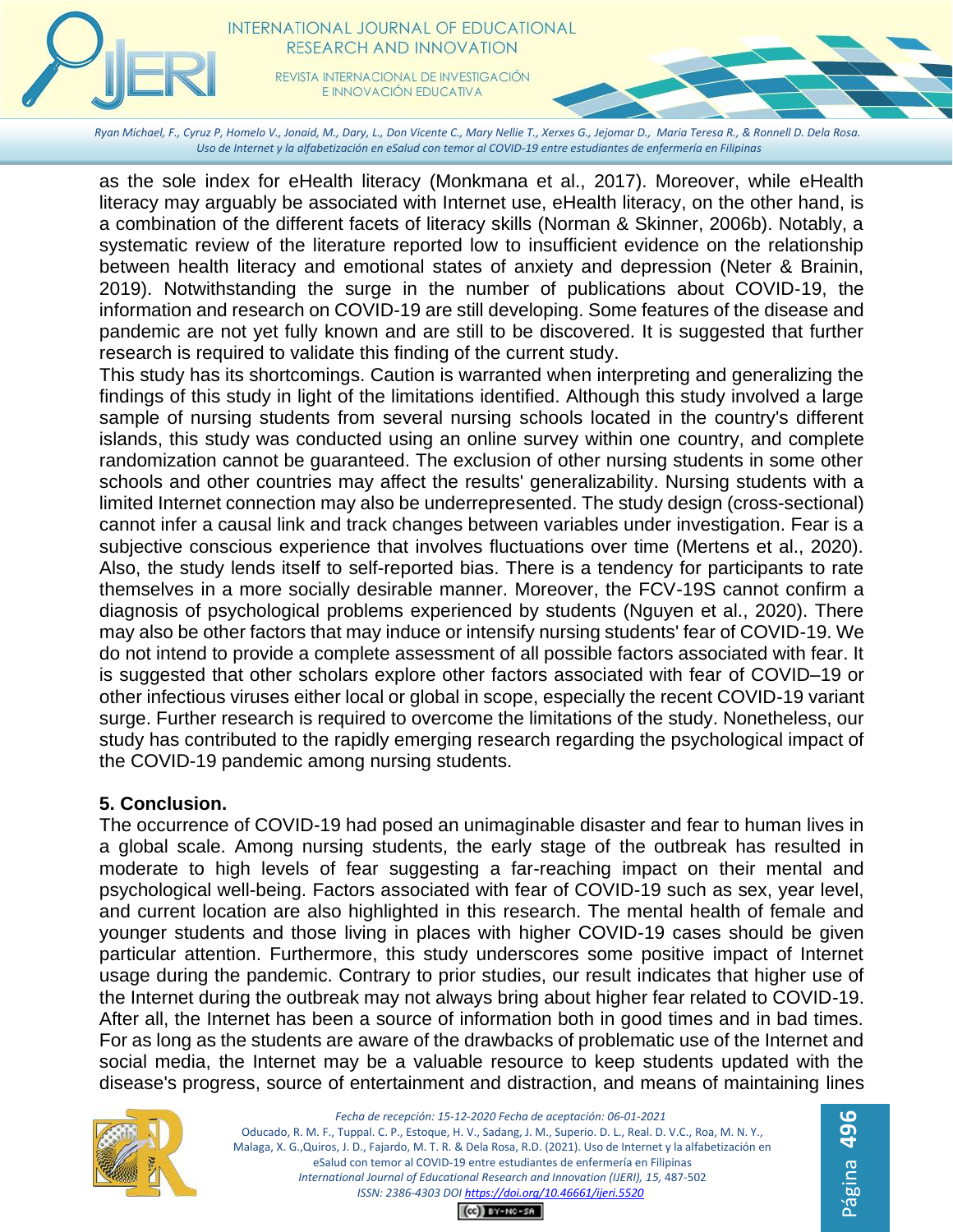

*Ryan Michael, F., Cyruz P, Homelo V., Jonaid, M., Dary, L., Don Vicente C., Mary Nellie T., Xerxes G., Jejomar D., Maria Teresa R., & Ronnell D. Dela Rosa. Uso de Internet y la alfabetización en eSalud con temor al COVID-19 entre estudiantes de enfermería en Filipinas*

of communication during an outbreak of infectious disease and community quarantine. Additionally, being skillful or knowledgeable in obtaining and understanding general health information online will not apparently result in lesser or greater fear associated with COVID-19.

This study recommends that nursing schools need to develop strategic interventions or approaches to lessen fear and address other potential negative psychological consequences of the pandemic among nursing students. Nursing students may also be reminded to regulate their use of the Internet and use social media sensibly and meaningfully. This research provides baseline data about nursing students' fear. Future research may be conducted in different locations and across time to fully know the feature and extent of fear caused by COVID 19 at the same time determine if fear progresses during the pandemic. Furthermore, awareness of this aspect of the pandemic may provide a strategic public health approach to reduce and even prevent psychological issues among the nursing student population.

## **References.**

- Ahmad, A. R., & Murad, H. R. (2020). The impact of social media on panic during the COVID-19 pandemic in Iraqi Kurdistan: Online questionnaire study. *Journal of Medical Internet Research*, 22(5), e19556. [https://doi.org/10.2196/19556](about:blank)
- Ahorsu, D. K., Lin, C. Y., Imani, V., Saffari, M., Griffiths, M. D., & Pakpour, A. H. (2020). The fear of COVID-19 scale: Development and initial validation. *International Journal of Mental Health and Addiction*. [https://doi.org/10.1007/s11469-020-00270-8](about:blank)
- Aristovnik, A., Keržič, D., Ravšelj, D., Tomaževič, N., & Umek, L. (2020). Impacts of the COVID-19 pandemic on life of higher education students: A global perspective. *Sustainability,* 12(20), 8438. [https://doi.org/10.3390/su12208438](about:blank)
- Arora, A., Jha, A. K., Alat, P., & Das, S. S. (2020). Understanding coronaphobia. *Asian Journal of Psychiatry*, 54. [https://doi.org/10.1016/j.ajp.2020.102384](about:blank)
- Aslan, H., & Pekince, H. (2020). Nursing students' views on the COVID‐19 pandemic and their perceived stress levels. *Perspectives in Psychiatric Care.* [https://doi.org/10.1111/ppc.12597](about:blank)
- Bendau, A., Petzold, M. B., Pyrkosch, L., Maricic, L. M., Betzler, F., Rogoll, J., Große, J., Ströhle, A., & Plag, J. (2020). Associations between COVID-19 related media consumption and symptoms of anxiety, depression and COVID-19 related fear in the general population in Germany. *European Archives of Psychiatry and Clinical Neuroscience.* [https://doi.org/10.1007/s00406-020-01171-6](about:blank)
- Biana, H. T., & Joaquin, J. J. B. (2020). The ethics of scare: COVID-19 and the Philippines' fear appeals. *Public Health*, 183, 2-3. [https://doi.org/10.1016/j.puhe.2020.04.017](about:blank)
- Brørs, G., Norman, C. D., & Norekvål, T. M. (2020). Accelerated importance of eHealth literacy in the COVID-19 outbreak and beyond. *European Journal of Cardiovascular Nursing*, 19(6), 458-461. [https://doi.org/10.1177/1474515120941307](about:blank)
- Cao, W., Fang, Z., Hou, G., Han, M., Xu, X., Dong, J., & Zheng, J. (2020). The psychological impact of the COVID-19 epidemic on college students in China. *Psychiatry Research*, 112934. [https://doi.org/10.1016/j.psychres.2020.112934](about:blank)

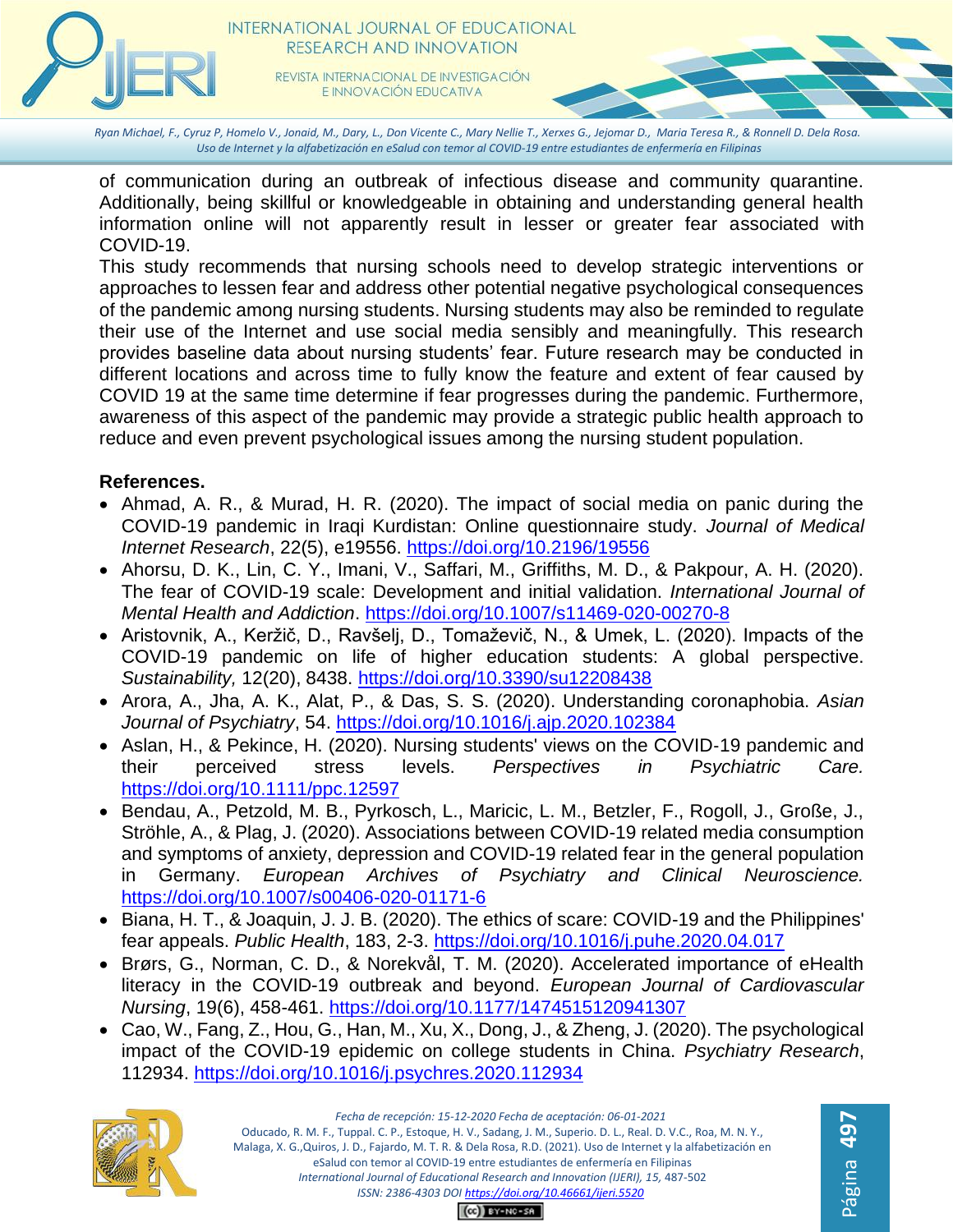

*Ryan Michael, F., Cyruz P, Homelo V., Jonaid, M., Dary, L., Don Vicente C., Mary Nellie T., Xerxes G., Jejomar D., Maria Teresa R., & Ronnell D. Dela Rosa. Uso de Internet y la alfabetización en eSalud con temor al COVID-19 entre estudiantes de enfermería en Filipinas*

- Caycho-Rodríguez, T., Vilca, L. W., Cervigni, M., Gallegos, M., Martino, P., Portillo, N., Barés, I., Calandra, M., & Videla, C. B. (2020). Fear of COVID-19 scale: Validity, reliability and factorial invariance in Argentina's general population. *Death Studies.*  [https://doi.org/10.1080/07481187.2020.1836071](about:blank)
- Chen, I. H., Chen, C. Y., Pakpour, A. H., Griffiths, M. D., & Lin, C. Y. (2020). Internet-related behaviors and psychological distress among schoolchildren during COVID-19 school suspension. *Journal of the American Academy of Child and Adolescent Psychiatry*, 59(10), 1099-1102. [https://doi.org/10.1016/j.jaac.2020.06.007](about:blank)
- Chong, Y. Y., Cheng, H. Y., Chan, H. Y. L., Chien, W. T., & Wong, S. Y. S. (2020). COVID-19 pandemic, infodemic and the role of eHealth literacy. *International Journal of Nursing Studies*, 108, 103644. [https://doi.org/10.1016/j.ijnurstu.2020.103644](about:blank)
- De, R.,Pandey, N., & Pal, A., (2020). Impact of digital surge during covid-19 pandemic: A viewpoint on research and practice. *International Journal of Information Management*, 55, 102171. [https://doi.org/10.1016/j.ijinfomgt.2020.102171](about:blank)
- Doshi, D., Karunakar, P., Sukhabogi, J. R., Prasanna, J. S., & Mahajan, S. V. (2020). Assessing coronavirus fear in Indian population using the fear of COVID-19 scale. *International Journal of Mental Health and Addiction*. [https://doi.org/10.1007/s11469-020-](about:blank) [00332-x](about:blank)
- Elsharkawy, N. B., & Abdelaziz, E. M. (2020). Levels of fear and uncertainty regarding the spread of coronavirus disease (COVID‐19) among university students. *Perspectives in Psychiatric Care*. [https://doi.org/10.1111/ppc.12698](about:blank)
- Gabbiadini, A., Baldissarri, C., Durante, F., Valtorta, R. R., De Rosa, M., & Gallucci, M. (2020). Together apart: The mitigating role of digital communication technologies on negative affect during the COVID-19 outbreak in Italy. *Frontiers in Psychology*, 11, 2763. [https://doi.org/10.3389/fpsyg.2020.554678](about:blank)
- Gao, J., Zheng, P., Jia, Y., Chen, H., Mao, Y., Chen, S., Wang, Y., Fu, H., & Dai, J. (2020). Mental health problems and social media exposure during COVID-19 outbreak. *Plos One*, 15(4), e0231924. [https://doi.org/10.1371/journal.pone.0231924](about:blank)
- González-Padilla, D. A., & Tortolero-Blanco, L. (2020). Social media influence in the COVID-19 Pandemic. *International Braz J Urol*, 46(suppl.1), 120-124. [https://doi.org/10.1590/s1677-5538.ibju.2020.s121.](about:blank)
- Hampton, K., Lee, R., Lu, W., Shin, I., & Purcell, K. (2015). Psychological stress and social media use. *Pew Research Center.*  [https://www.pewresearch.org/internet/2015/01/15/psychological-stress-and-social-media](about:blank#fn-12666-16)[use-2/#fn-12666-16](about:blank#fn-12666-16)
- Harnett, S. (2020). Health literacy, social media and pandemic planning. *Journal of Consumer Health on the Internet,* 24(2), 157-162. [https://doi.org/10.1080/15398285.2020.1756677](about:blank)
- Harper, C. A., Satchell, L. P., Fido, D., & Latzman, R. D. (2020). Functional fear predicts public health compliance in the COVID-19 pandemic. *International Journal of Mental Health and Addiction.* [https://doi.org/10.1007/s11469-020-00281-5](about:blank)



 $(G)$  BY-NC-SA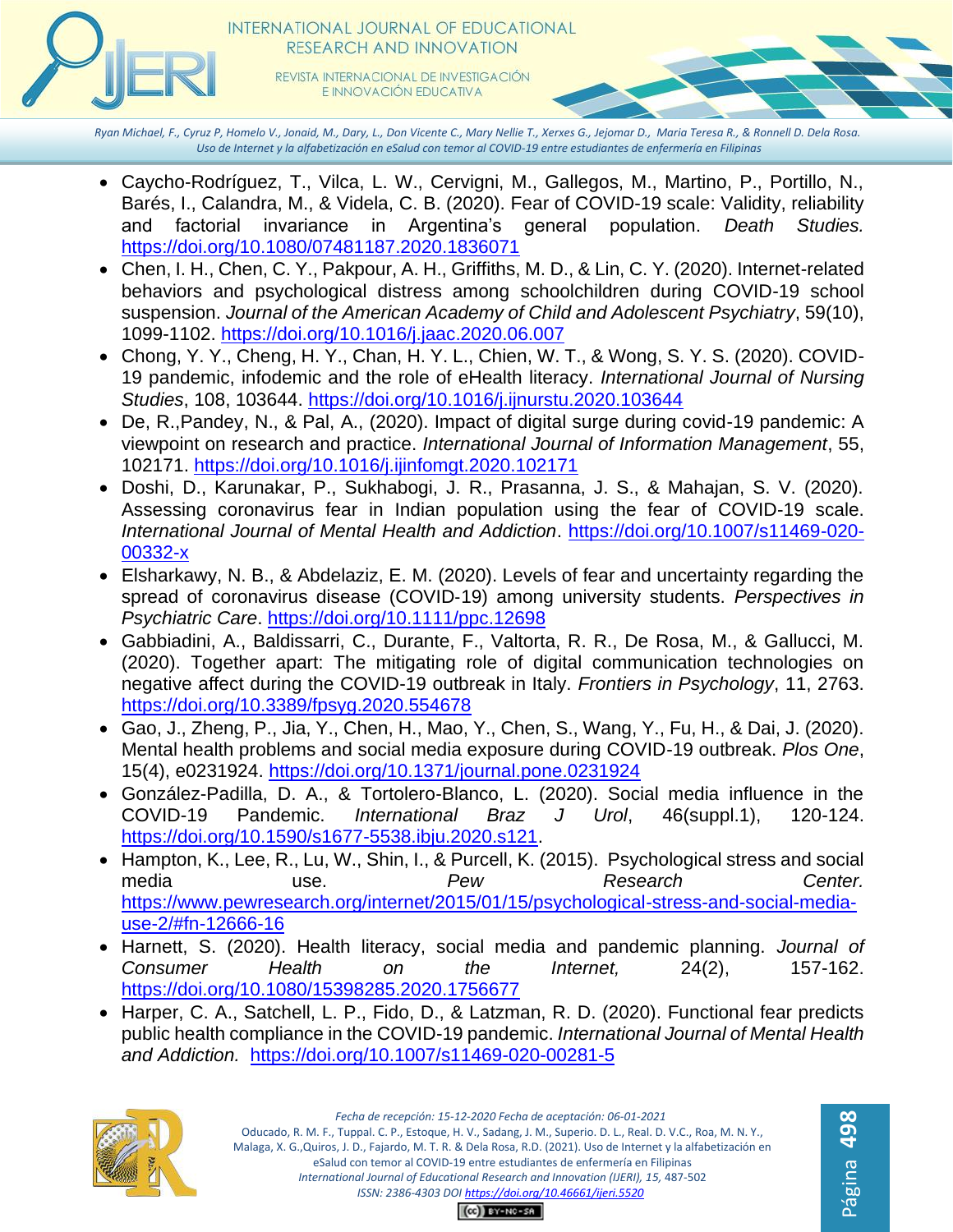

E INNOVACIÓN EDUCATIVA

*Ryan Michael, F., Cyruz P, Homelo V., Jonaid, M., Dary, L., Don Vicente C., Mary Nellie T., Xerxes G., Jejomar D., Maria Teresa R., & Ronnell D. Dela Rosa. Uso de Internet y la alfabetización en eSalud con temor al COVID-19 entre estudiantes de enfermería en Filipinas*

- Hossain, M. A., Jahid, M. I. K., Hossain, K. M. A., Walton, L. M., Uddin, Z., Haque, M. O., Kabir , M.F., Arafat, S. M. Y., Sakel, M. Faruqui, R., & Hossain, Z. (2020). Knowledge, attitudes, and fear of COVID-19 during the rapid rise period in Bangladesh. *Plos One*, 15(9), e0239646. [https://doi.org/10.1371/journal.pone.0239646](about:blank)
- Huang, L., Lei, W., Xu, F., Liu, H., & Yu, L. (2020). Emotional responses and coping strategies in nurses and nursing students during Covid-19 outbreak: A comparative study. *Plos One*, 15(8), e0237303. [https://doi.org/10.1371/journal.pone.0237303](about:blank)
- Király, O., Potenza, M. N., Stein, D. J., King, D. L., Hodgins, D. C., Saunders, J. B., ... & Abbott, M. W. (2020). Preventing problematic internet use during the COVID-19 pandemic: Consensus guidance. *Comprehensive Psychiatry,* 152180. [https://doi.org/10.1016/j.comppsych.2020.152180](about:blank)
- Konstantinov, V., Berdenova, S., Satkangulova, G., Reznik, A., & Isralowitz, R. (2020). COVID-19 impact on Kazakhstan university student fear, mental health, and substance use. *International Journal of Mental Health and Addiction*. [https://doi.org/10.1007/s11469-](about:blank) [020-00412-y](about:blank)
- Li, X., & Liu, Q. (2020). Social media use, eHealth literacy, disease knowledge, and preventive behaviors in the COVID-19 pandemic: Cross-sectional study on Chinese netizens. *Journal of Medical Internet Research,* 22(10), e19684. [https://doi.org/10.2196/19684](about:blank)
- Lin, C. Y., Broström, A., Griffiths, M. D., & Pakpour, A. H. (2020a). Investigating mediated effects of fear of COVID-19 and COVID-19 misunderstanding in the association between problematic social media use, psychological distress, and insomnia. *Internet Interventions*, 21, 100345. [https://doi.org/10.1016/j.invent.2020.100345](about:blank)
- Lin, C. Y., Ganji, M., Griffiths, M. D., Bravell, M. E., Broström, A., & Pakpour, A. H. (2020b). Mediated effects of insomnia, psychological distress and medication adherence in the association of eHealth literacy and cardiac events among Iranian older patients with heart failure: A longitudinal study. *European Journal of Cardiovascular Nursing*, 19(2), 155-164. [https://doi.org/10.1177/1474515119873648](about:blank)
- Mamun, M. A., & Griffiths, M. D. (2020). First COVID-19 suicide case in Bangladesh due to fear of COVID-19 and xenophobia: Possible suicide prevention strategies. *Asian Journal of Psychiatry*, 51, 102073. [https://doi.org/10.1016/j.ajp.2020.102073](about:blank)
- Mertens, G., Gerritsen, L., Duijndam, S., Salemink, E., & Engelhard, I. M. (2020). Fear of the coronavirus (COVID-19): Predictors in an online study conducted in March 2020. *Journal of Anxiety Disorders*, 74, 102258. [https://doi.org/10.1016/j.janxdis.2020.102258](about:blank)
- Monkmana, H., Kushniruka, A. W., Barnetta, J., Boryckia, E. M., Greinerb, L. E., & Sheetsc, D. (2017). Are health literacy and eHealth literacy the same or different?. *Studies in Health Technology and Informatics*, 245:178-182. [https://doi.org/10.3233/978-1-61499-830-3-178](about:blank)
- Moralista, R. B., & Oducado, R. M. F. (2020). Faculty perception toward online education in a state college in the Philippines during the coronavirus disease 19 (COVID-19) pandemic. *Universal Journal of Educational Research,* 8(10), 4736-4742. [https://doi.org/10.13189/ujer.2020.081044](about:blank)

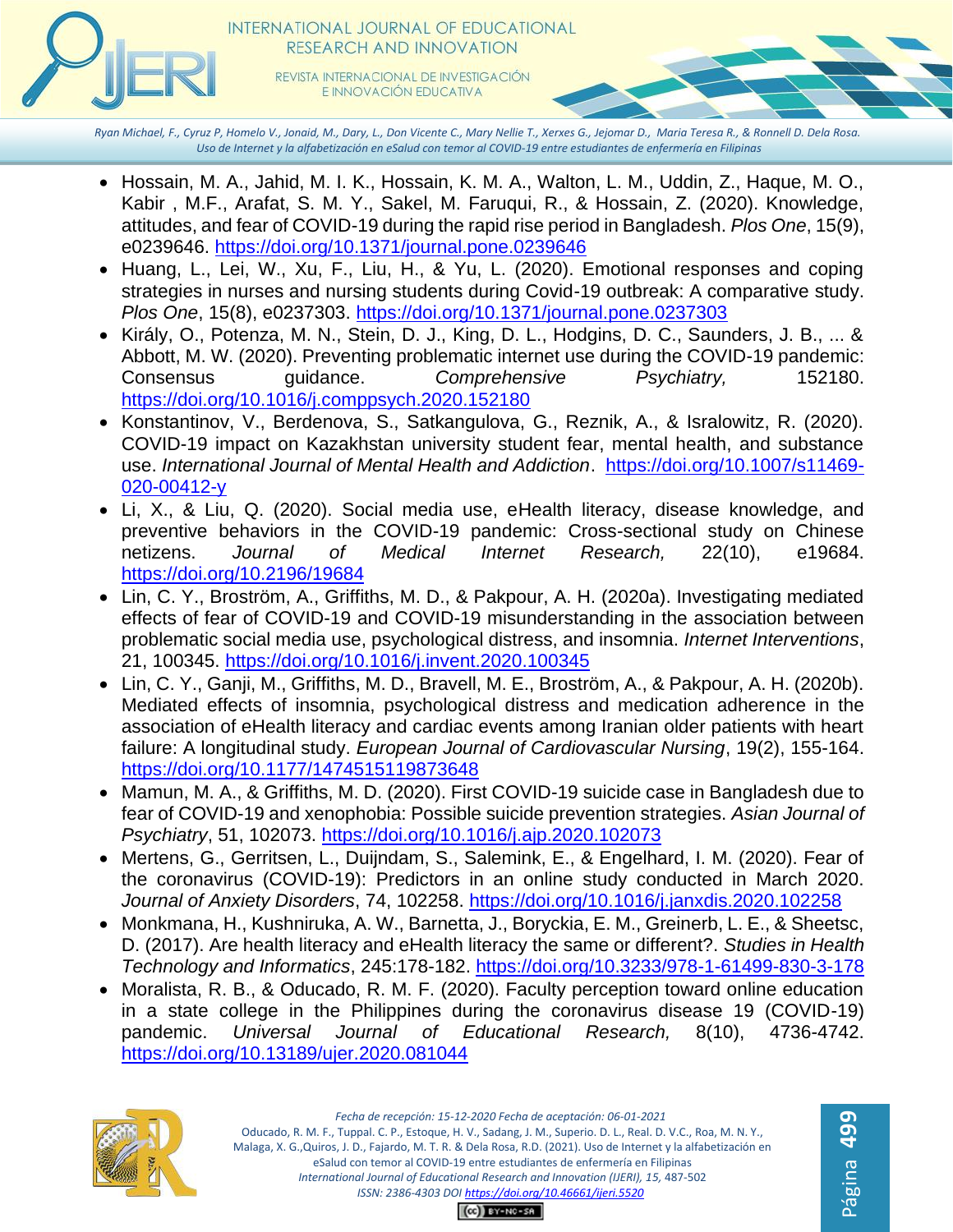

E INNOVACIÓN EDUCATIVA

*Ryan Michael, F., Cyruz P, Homelo V., Jonaid, M., Dary, L., Don Vicente C., Mary Nellie T., Xerxes G., Jejomar D., Maria Teresa R., & Ronnell D. Dela Rosa. Uso de Internet y la alfabetización en eSalud con temor al COVID-19 entre estudiantes de enfermería en Filipinas*

- Moscadelli, A., Albora, G., Biamonte, M. A., Giorgetti, D., Innocenzio, M., Paoli, S. Lorini, C., Bonanni, P., & Bonaccorsi, G. (2020). Fake news and Covid-19 in Italy: Results of a quantitative observational study. *International Journal of Environmental Research and Public Health*, 17(16), 5850. [https://doi.org/10.3390/ijerph17165850](about:blank)
- Mussi, F. C., Pires, C. G. D. S., Silva, R. M. D., Macedo, T. T. S. D., & Santos, C. A. D. S. T. (2020). Stress level among undergraduate nursing students related to the training phase and sociodemographic factors. *Revista Latino-Americana de Enfermagem*, 28. [https://doi.org/10.1590/1518-8345.3036.3209](about:blank)
- Neter, E., & Brainin, E. (2019). Association between health literacy, ehealth literacy, and health outcomes among patients with long-term conditions. *European Psychologist,* 24, 68- 81. [https://doi.org/10.1027/1016-9040/a000350](about:blank)
- Nguyen, H. T., Do, B. N., Pham, K. M., Kim, G. B., Dam, H. T. B., Nguyen, T. T., Nguyen, T. T. P., Nguyen, Y. H., Sørensen, K., Pleasant, A., & Duong, T. Van. (2020). Fear of covid-19 scale-associations of its scores with health literacy and health-related behaviors among medical students. *International Journal of Environmental Research and Public Health,* 17(11), 4164. [https://doi.org/10.3390/ijerph17114164](about:blank)
- Njim, T., Mbanga, C., Mouemba, D., Makebe, H., Toukam, L., Kika, B., & Mulango, I. (2020). Determinants of depression among nursing students in Cameroon: A crosssectional analysis. *BMC Nursing*, 19(26). [https://doi.org/10.1186/s12912-020-00424-y](about:blank)
- Norman, C. D., & Skinner, H. A. (2006a). eHEALS: the eHealth literacy scale. *Journal of Medical Internet Research*, 8(4), e27. [https://doi.org/10.2196/jmir.8.4.e27](about:blank)
- Norman, C. D., & Skinner, H. A. (2006b). eHealth literacy: Essential skills for consumer health in a networked world. *Journal of Medical Internet Research*, *8*(2), e9. [https://doi.org/10.2196/jmir.8.2.e9](about:blank)
- Oducado, R. M. F., Frigillano, P. R. S., Gunce, J. J. T., Jover, P. L. B., Meliton, P. N., & Pangilinan, K. T. (2017). Guidance needs of nursing students in Iloilo City, Philippines. *PEERS Inc. Multidisciplinary Research Journal*, 1(2), 35-47. [http://hdl.handle.net/10755/17285](about:blank)
- Oducado, R. M. F. (2019). Gen Z nursing students' usage, perception and satisfaction with facebook for educational purposes: Tool for learning or distraction. *Indonesian Nursing Journal of Education and Clinic*, 4(1), 79-89. [http://dx.doi.org/10.24990/injec.v4i1.241](about:blank)
- Oducado, R. M. F., Sales, M. R., Magarzo, A. J. P., Panes, P. M. A., & Lapastora, J. T. P. (2019). Perceptions and attitude on using social media responsibly: Toward social media literacy in nursing education. *Belitung Nursing Journal*, 5(3), 116-122. [https://doi.org/10.33546/bnj.789](about:blank)
- Oducado, R. M. F. & Moralista, R. B. (2020). Filipino nursing students' ehealth literacy and criteria used for selection of health websites. *Annals of Tropical Medicine & Public Health*; 23(S13B), SP231343. [http://doi.org/10.36295/ASRO.2020.231343](about:blank)
- Oducado, R. M. F., Rabacal, J. S., Moralista, R. B., & Tamdang, K. A. (2021a). Perceived stress due to COVID-19 pandemic among employed professional teachers. *International Journal of Educational Research and Innovation*, 15, 305-316. [https://doi.org/10.46661/ijeri.5284](about:blank)

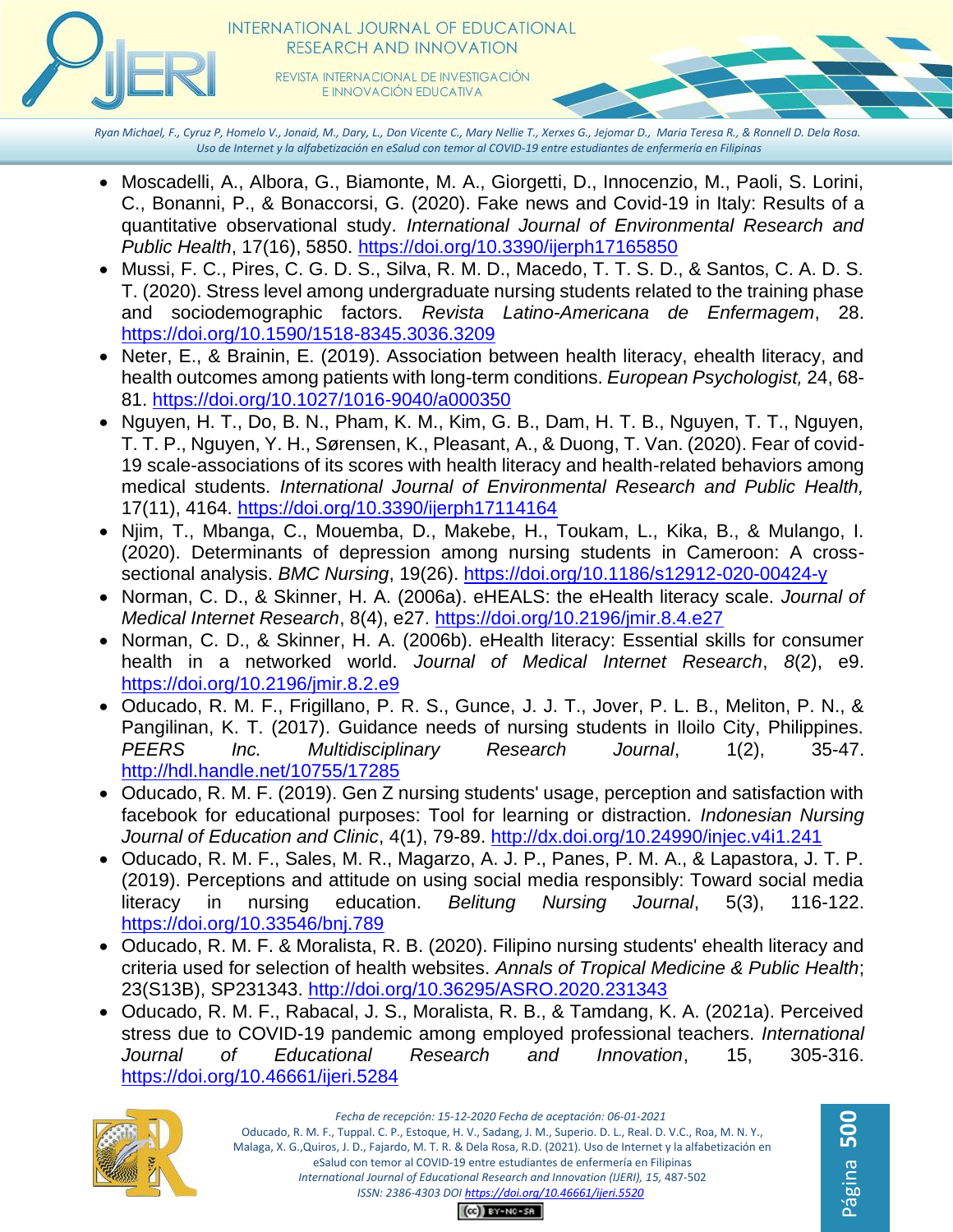

E INNOVACIÓN EDUCATIVA

*Ryan Michael, F., Cyruz P, Homelo V., Jonaid, M., Dary, L., Don Vicente C., Mary Nellie T., Xerxes G., Jejomar D., Maria Teresa R., & Ronnell D. Dela Rosa. Uso de Internet y la alfabetización en eSalud con temor al COVID-19 entre estudiantes de enfermería en Filipinas*

- Oducado, R. M. F., Parreño-Lachica, G. M. & Rabacal, J. S., (2021b). Personal resilience and its influence on COVID-19 stress, anxiety and fear among graduate students in the Philippines. *International Journal of Educational Research and Innovation*, 15, 419-431. [https://doi.org/10.46661/ijeri.5484](about:blank)
- Oh, S.-H., Lee, S. Y., & Han, C. (2020). The effects of social media use on preventive behaviors during infectious disease outbreaks: The mediating role of self-relevant emotions and public risk perception. *Health Communication*. [https://doi.org/10.1080/10410236.2020.1724639](about:blank)
- Pang, N. T. P., Kamu, A., Hambali, N. L. B., Mun, H. C., Kassim, M. A., Mohamed, N. H., Ayu, F., Sharizman, S., Rahim, S. A., Omar, A., & Jeffree, M. S. (2020). Malay version of the fear of COVID-19 scale: Validity and reliability. *International Journal of Mental Health and Addiction*. [https://doi.org/10.1007/s11469-020-00373-2](about:blank)
- Perz, C. A., Lang, B. A., & Harrington, R. (2020). Validation of the fear of COVID-19 scale in a US college sample. *International Journal of Mental Health and Addiction*. [https://doi.org/10.1007/s11469-020-00356-3](about:blank)
- Philippine Department of Health. (2020). *DOH COVID-19 case bulletin # 274.*  [https://www.doh.gov.ph/covid-19/case-tracker](about:blank)
- Rabacal, J. S., Oducado, R. M. F., & Tamdang, K. A. (2020). COVID-19 impact on the quality of life of teachers: A cross-sectional study. *Asian Journal for Public Opinion Research*, 8(4), 478-492. [https://doi.org/10.15206/ajpor.2020.8.4.478](about:blank)
- Rahman, M. A., Hoque, N., Alif, S. M., Salehin, M., Islam, S. M. S., Banik, B., Sharif, A., Nazim, NB, Sultana, F., & Cross, W. (2020). Factors associated with psychological distress, fear and coping strategies during the COVID-19 pandemic in Australia. *Globalization and Health*, 16(1), 1-15. [https://doi.org/10.1080/07481187.2020.1836071](about:blank)
- Reznik, A., Gritsenko, V., Konstantinov, V., Khamenka, N., & Isralowitz, R. (2020). COVID-19 fear in Eastern Europe: Validation of the fear of COVID-19 scale. *International Journal of Mental Health and Addiction*. [https://doi.org/10.1007/s11469-020-00283-3](about:blank)
- Rodríguez-Hidalgo, A. J., Pantaleón, Y., Dios, I., & Falla, D. (2020). Fear of COVID-19, stress, and anxiety in university undergraduate students: A predictive model for depression. *Frontiers in Psychology*, 11, 3041. [https://doi.org/10.3389/fpsyg.2020.591797](about:blank)
- Ross, J. G., & Myers, S. M. (2017). The current use of social media in undergraduate nursing education: A review of the literature. *CIN: Computers, Informatics, Nursing,* 35(7), 338-344. [https://doi.org/10.1097/CIN.0000000000000342](about:blank)
- Saravanan, C., Mahmoud, I., Elshami, W., & Taha, M. H. (2020). Knowledge, anxiety, fear, and psychological distress about COVID-19 among university students in the United Arab Emirates. *Frontiers in Psychiatry*, 11. [https://doi.org/10.3389/fpsyt.2020.582189](about:blank)
- Satici, B., Gocet-Tekin, E., Deniz, M. E., & Satici, S. A. (2020). Adaptation of the fear of COVID-19 scale: Its association with psychological distress and life satisfaction in Turkey. *International Journal of Mental Health and Addiction*. [https://doi.org/10.1007/s11469-020-](about:blank) [00294-](about:blank)0



Página **501**